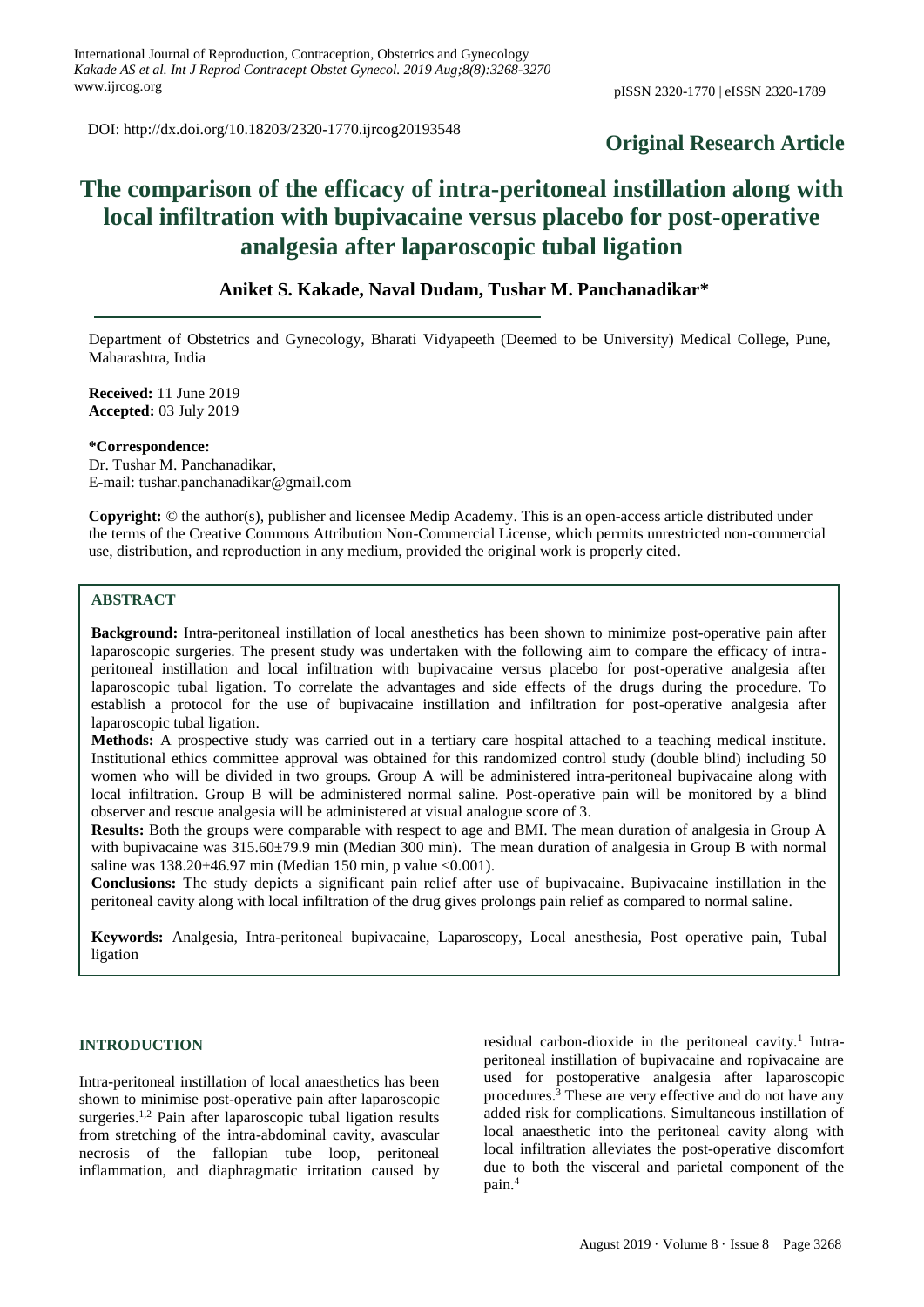With the help of this study we plan to study the efficacy of the use of bupivacaine locally and intra-peritoneal during laparoscopic tubal ligation.

#### **METHODS**

A double blind randomized prospective study was carried out in a tertiary care referral teaching hospital. Institutional ethics committee approval was obtained. 50 women who presented for laparoscopic tubal ligation and fulfill the inclusion criteria were recruited for the study.

#### *Inclusion criteria*

• All women who present for Laparoscopic tubal ligation in the study period.

#### *Exclusion criteria*

Patient with any intra-operative complication like hematoma formation or avulsion of the fallopian tube and any allergy to used drug.

The study was carried out for a period of 9 months from September 2018 to May 2019. All the women were administered general anesthesia and had ASA I and II. The patients were randomized in two groups. Group A received intra-peritoneal instillation of 20ml 0.25%

bupivacaine and local infiltration with 3ml bupivacaine per port site. Group B received intra-peritoneal instillation and local infiltration with normal saline.

Standard protocol for induction and maintenance of general anesthesia will be used for both the groups. Immediate post operative pain relief will be with intravenous fentanyl sodium at dose of 1mcg/kg. Both groups will not receive any other analgesia for postoperative pain.

Both the groups will be monitored by a blind observer for post-operative pain using the visual analogue scale (VAS). VAS will be assessed every 1 hour for 10 hours and rescue analgesia will be administered at VAS 3 by intramuscular diclofenac sodium 75mg. The duration of analgesia and the time in hours for requirement of rescue analgesia was studied and compared using 'Mann-Whitney U test.

#### **RESULTS**

Total 50 patients were recruited in the study. 25 received bupivacaine and 25 received normal saline. Both the groups were comparable with the patient characteristics of height, weight and BMI (Table 1). There was no bias in the selection of patients with respect to their body composition.

#### **Table 1: Profile of both groups.**

| <b>Characteristic</b> | $Mean \pm SD$    |                                                                                        |       |
|-----------------------|------------------|----------------------------------------------------------------------------------------|-------|
|                       |                  | Group I bupivacaine study group $(n=25)$ Group II normal saline control group $(n=25)$ | value |
| Height (cms)          | $153.00 + 4.39$  | $153.80 \pm 5.25$                                                                      | 0.562 |
| Weight $(Kg)$         | $55.52 + 7.01$   | $57.48 + 6.60$                                                                         | 0.314 |
| <b>BMI</b>            | $23.66 \pm 2.59$ | $24.56 \pm 2.68$                                                                       | 0.233 |

#### **Table 2: Duration of analgesia.**

|                                           | $Mean \pm SD$                                      |                                                         |         |
|-------------------------------------------|----------------------------------------------------|---------------------------------------------------------|---------|
|                                           | <b>Group I bupivacaine study</b><br>$group (n=25)$ | <b>Group II normal saline</b><br>control group $(n=25)$ | P value |
| Mean duration of post-operative analgesia | $315.60 \pm 79.9$ min                              | $138.20 \pm 46.97$ min                                  |         |
| Median                                    | $300 \text{ min}$                                  | $150 \text{ min}$                                       |         |
| Q <sub>1</sub>                            | $270 \text{ min}$                                  | $120 \text{ min}$                                       | p<0.001 |
| Q <sub>3</sub>                            | $360 \text{ min}$                                  | $180 \text{ min}$                                       |         |

The duration of post-operative analgesia (Table 2) after intra-peritoneal instillation and infiltration of bupivacaine was 315.60±79.9min, and was significantly prolonged analgesia as compared to normal saline group 138.20±46.97min. The Mann Whitney U test of significance revealed a p value  $< 0.001$ , the difference was statistically significant. The patients in the Group I who received bupivacaine had a pain relief for a significant duration and were more comfortable during

their post-operative recovery period. Figure 1 depicts the graphical analysis of duration of analgesia in both the groups.

The study group involving bupivacaine had significant pain relief after the intra-peritoneal instillation and the local infiltration. There was no reported adverse effect with the use of bupivacaine and there were no complications.